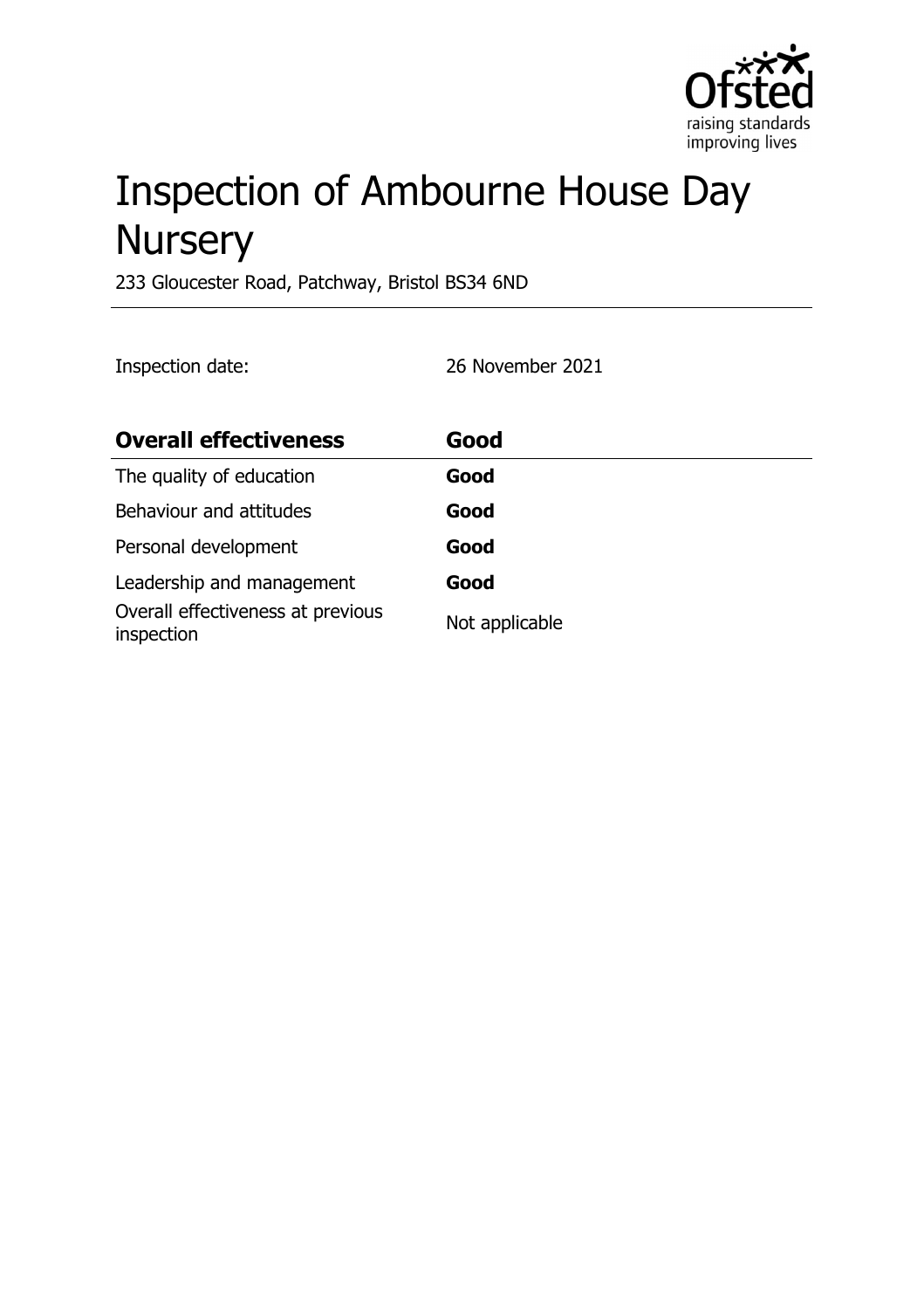

# **What is it like to attend this early years setting?**

#### **The provision is good**

The setting strives to promote children's independence and individuality. Through positive praise and a deep respect for children's cultural background, children learn to be confident about who they are. Children experience a wide range of traditions and festivities, for example parents reading stories in another language or wearing traditional dress. Staff focus on children's self-esteem and sense of identity. This helps children to feel safe and secure. Children are given a wide range of opportunities to learn about their community. For example, they travel by minibus to the nearby beach, following their interest in a story about a mermaid.

Children of all ages have plenty of opportunities to develop their physical skills. Babies pull themselves up and hold onto staff, eager to toddle around the room. Older children race over planks balanced on logs and play chasing games with staff. Children are encouraged to take risks in a safe environment and challenge their own thinking. They enjoy banging nails into pieces of wood. They know they must wear goggles and take care when using tools. They expertly use the claw of the hammer to prise nails out and reposition them. Leaders identify that using tools enables children to develop hand-to-eye coordination. They also use these opportunities to strengthen hand muscles. This lays the foundations for handwriting later on.

Parents speak very highly of the setting. Due to the COVID-19 pandemic, parents do not enter the setting but wait at the door. Staff have adapted how they communicate because of this. Parents know what their children are learning and understand what they can do at home to support them. Parents speak warmly about the genuine, positive relationships between children and staff.

## **What does the early years setting do well and what does it need to do better?**

- $\blacksquare$  Children are confident communicators. They explore the meaning of new words in songs. For example, they learn the meaning of the word 'kin' as they sing a song about Christmas. Children demonstrate good thinking skills. They make links to their family and talk about their 'aunty and grampy'.
- $\blacksquare$  Leaders have high aspirations for children, staff and the setting. The experienced manager understands how children learn and knows how to prepare them for the next stage in their education. Leaders ensure staff receive regular supervision and staff take part in peer-to-peer observations. On occasions, actions raised in supervision are not prioritised quickly enough. This means some inconsistencies in the quality of teaching remain.
- $\blacksquare$  Staff prepare interesting and well-planned activities for children. They are proud of the environment and the opportunities they offer. Staff explain, with confidence, why they have prepared an activity and what they want children to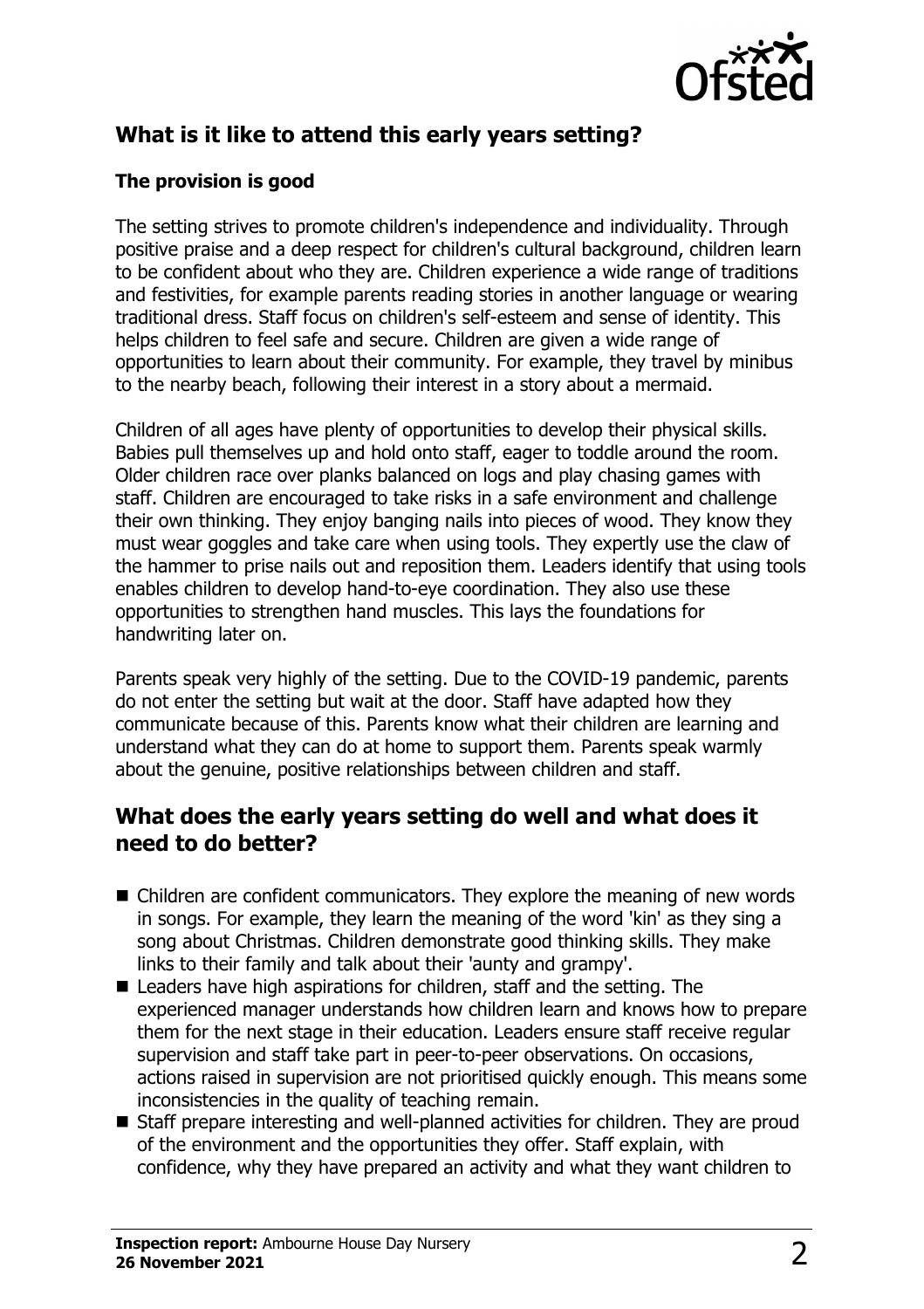

learn. However, activities and play are often led by adults. Children would benefit from more opportunities to make their own choices.

- Babies beam with enjoyment and clap along at song time. Warm, responsive relationships are very evident as babies snuggle in for cuddles. They respond well to their routine. Babies select a prop from the 'tap-tap box' to identify the song they would like to sing. Conversations with parents, alongside bespoke settling-in arrangements, mean staff are able to plan for children's learning from the onset.
- Children behave well. Staff encourage and support children to resolve their own conflicts. Children are kind and considerate to each other. For example, they help each other to put on their shoes and do up zips. Children remember to say 'please' and 'thank you'. Staff model turn taking and sharing by offering calm and consistent reminders.
- $\blacksquare$  Children with special educational needs and/or disabilities make good progress at this setting. Staff ensure all children are respected as individuals. Staff ensure parents are fully involved in their children's learning and any intervention that takes place. Staff use simple British sign language to ensure that everyone is able to communicate.
- $\blacksquare$  Leaders are committed to ensuring children receive healthy, nutritious food at the setting. This is freshly prepared on site. Children loudly exclaim 'this is delicious' while sat down for lunch. Children pour their own drinks and help lay the table. This helps children develop their own independence.

# **Safeguarding**

The arrangements for safeguarding are effective.

The setting has a strong commitment to safeguarding children and families. Leaders are knowledgeable in this area and ensure staff receive regular training. Staff take their role seriously and understand their responsibility to keep children safe. They are alert to the signs of abuse and have robust procedures in place to report concerns about children's welfare. Staff also demonstrate a good understanding of what to do and who to contact if there are concerns about any member of the staff team. Children are taught how to keep themselves safe. For example, during outdoor learning, staff explain that not all dogs roaming freely like cuddles. Children are taught to not touch dogs and to put their arms by their sides and look at the sky.

## **What does the setting need to do to improve?**

#### **To further improve the quality of the early years provision, the provider should:**

- $\blacksquare$  provide children with greater opportunities to make independent choices in play
- $\blacksquare$  strengthen the supervision, coaching and mentoring of staff to ensure a greater consistency in the quality of teaching.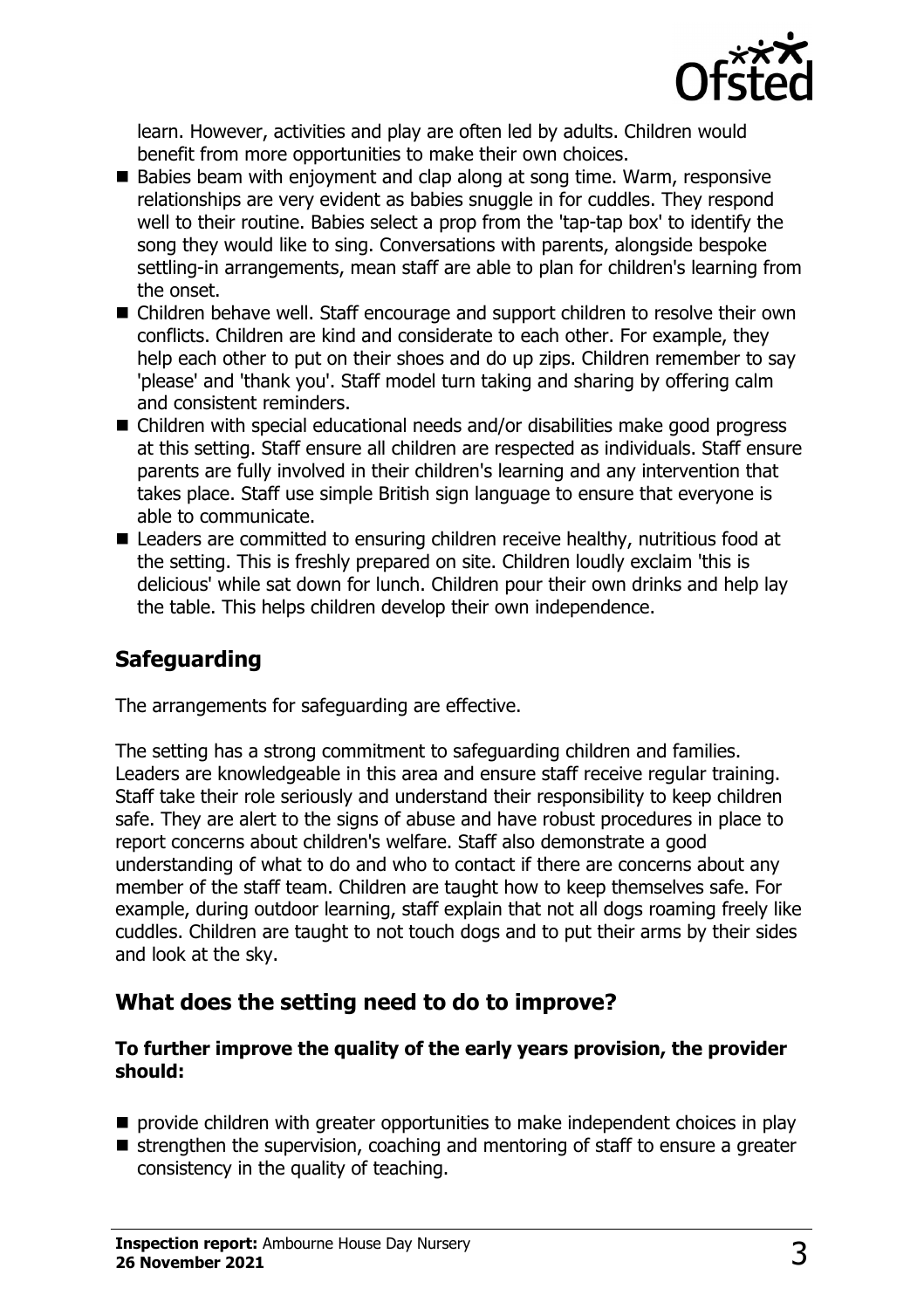

| <b>Setting details</b>                         |                                                                                      |
|------------------------------------------------|--------------------------------------------------------------------------------------|
| Unique reference number                        | EY551343                                                                             |
| <b>Local authority</b>                         | South Gloucestershire                                                                |
| <b>Inspection number</b>                       | 10174452                                                                             |
| <b>Type of provision</b>                       | Childcare on non-domestic premises                                                   |
| <b>Registers</b>                               | Early Years Register, Compulsory Childcare<br>Register, Voluntary Childcare Register |
| Day care type                                  | Full day care                                                                        |
| Age range of children at time of<br>inspection | $1$ to $4$                                                                           |
| <b>Total number of places</b>                  | 65                                                                                   |
| Number of children on roll                     | 62                                                                                   |
| Name of registered person                      | Ambourne House Limited                                                               |
| Registered person unique<br>reference number   | RP551342                                                                             |
| <b>Telephone number</b>                        | 01454615352                                                                          |
| Date of previous inspection                    | Not applicable                                                                       |

## **Information about this early years setting**

Ambourne House Day Nursery re-registered in 2017. The nursery is open Monday to Friday, from 7.30am until 6pm, all year round. A team of 13 staff work with the children. Of these, one holds early years teacher status, one holds qualified teacher status, three hold early years qualifications at level 6, five hold early years qualifications at level 3 and one holds a level 2 qualification. The manager has a level 6 qualification. The nursery is in receipt of funding for free early education for children aged two, three and four years.

# **Information about this inspection**

**Inspector** Gwyneth Keen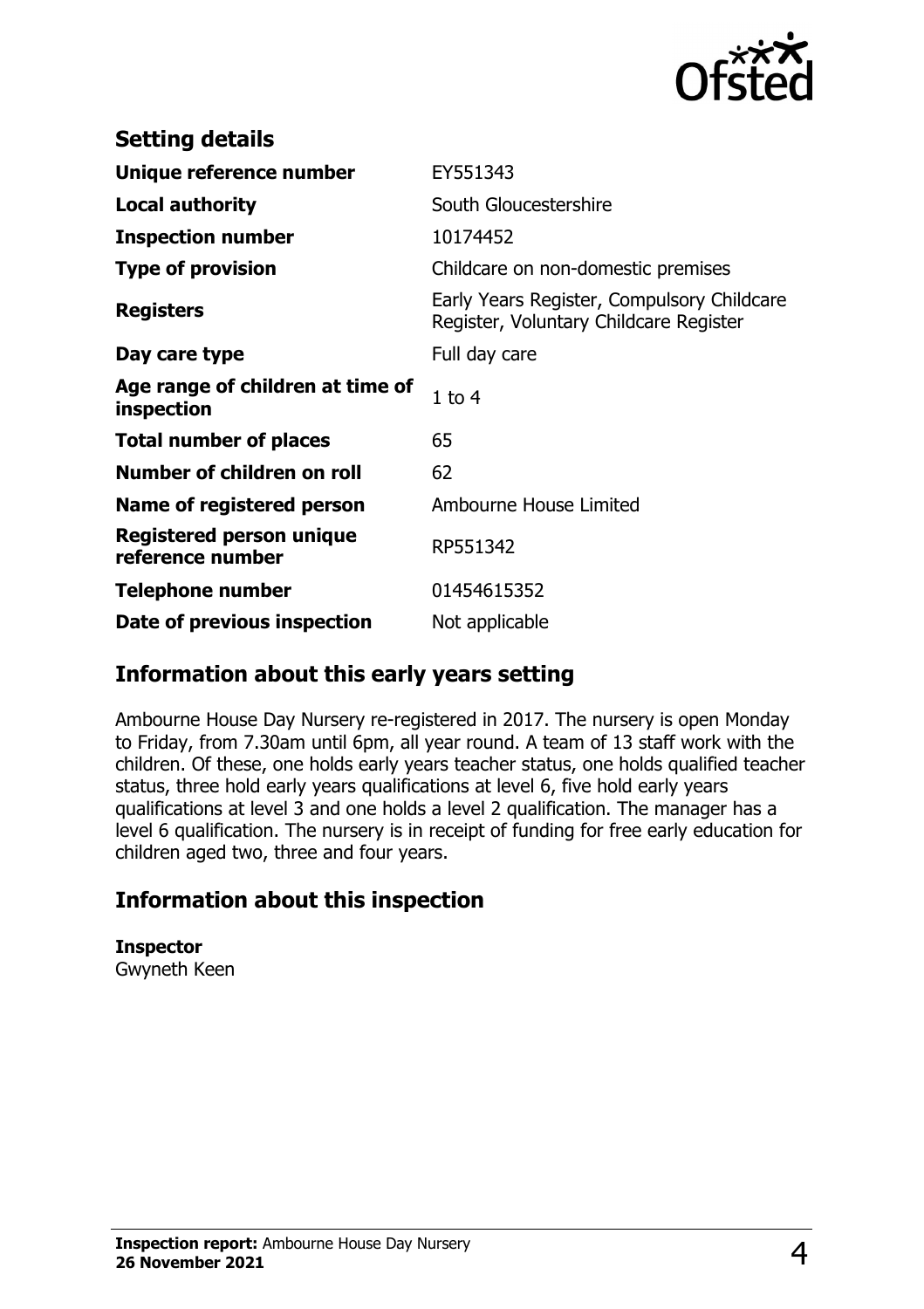

#### **Inspection activities**

- $\blacksquare$  This was the first routine inspection the setting received since the COVID-19 pandemic began. The inspector discussed the impact of the pandemic with the provider and has taken that into account in their evaluation of the setting.
- $\blacksquare$  The inspector spoke to staff at appropriate times during the inspection and also spoke to the children.
- $\blacksquare$  The inspector and the manager went on a learning walk. The manager told the inspector what they want children to learn and how they would do this.
- $\blacksquare$  The manager and the inspector carried out a joint observation. They observed how well staff teach children and what they want them to learn.
- $\blacksquare$  The inspector spoke to parents and took into account their views on how well the setting cares for their children.

We carried out this inspection under sections 49 and 50 of the Childcare Act 2006 on the quality and standards of provision that is registered on the Early Years Register. The registered person must ensure that this provision complies with the statutory framework for children's learning, development and care, known as the early years foundation stage.

If you are not happy with the inspection or the report, you can [complain to Ofsted](http://www.gov.uk/complain-ofsted-report).